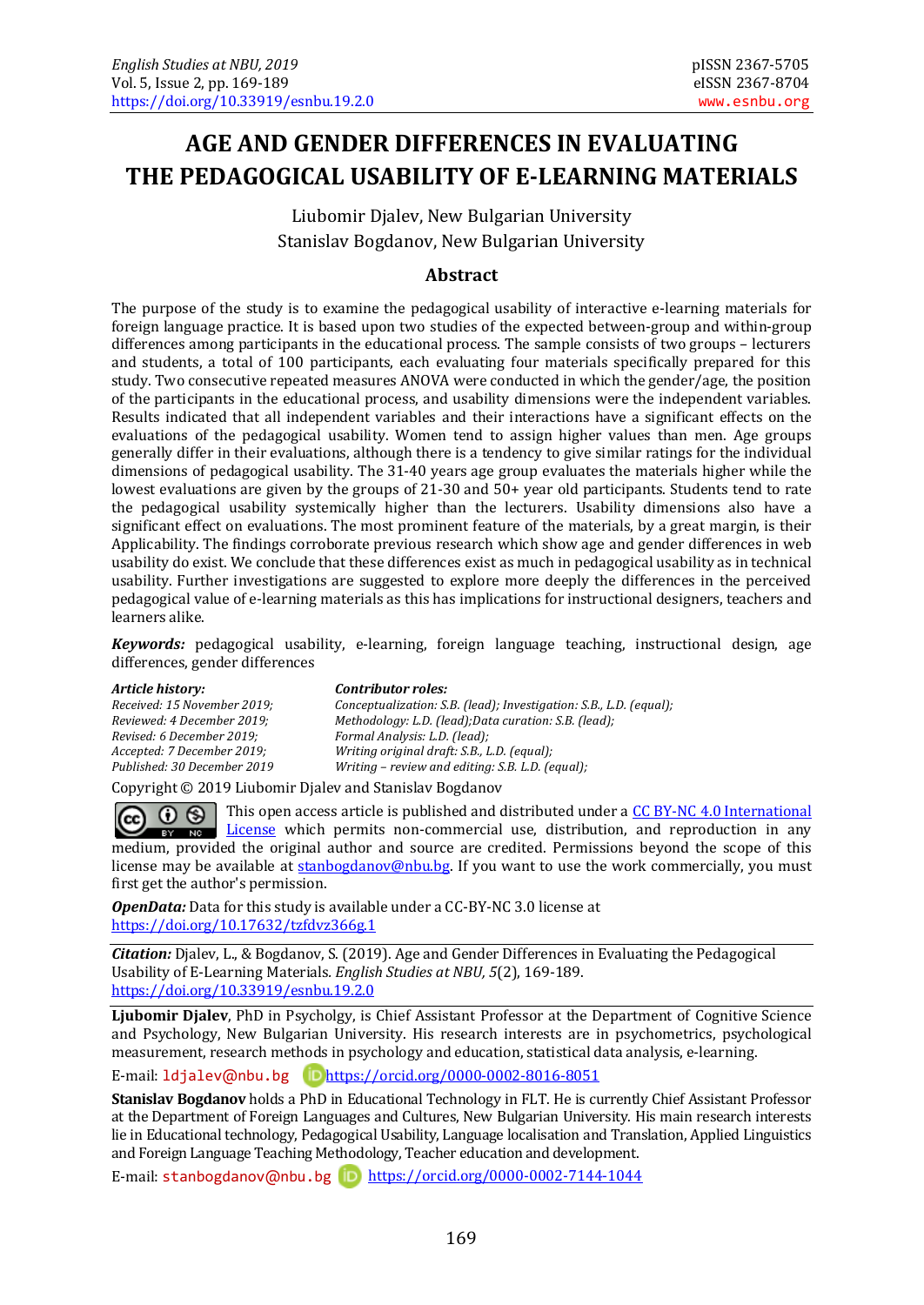#### **Technical and pedagogical usability**

Usability is a concept born in recent years in the field of computer science, which initially focuses on human-computer interaction. In this mode of thinking, the starting point for the development of software applications is not so much their technological aspect, but consumers. Very soon, due to the fierce competition on the market for goods and services, this concept crosses the boundaries of the computer sphere, a testimony of which is the definition of usability in the international ISO standard. According to ISO 9241-11 (1998; 2018) for the Ergonomic requirements for working with visual terminals (later transformed into the more general Ergonomics of human-system interaction), usability is defined as "the extent to which a product can be used by specific users for achieving specific goals with efficiency, productivity and satisfaction in a specific context of use". According to this definition, usability is a quality that manifests in the interaction of humans with products, systems or services created by the human mind and hands. While the concept is still primarily used as a feature of software applications and web sites, it is also applicable to appliances, tools, and anywhere where people interact with objects, products or services. The word "specific" emphasizes that the product used is easy, convenient, and satisfying; it enables users to do the job it is intended for. There is no product that is usable or not usable in itself this quality depends on the goals and needs of specific users in a particular context.

Despite the widespread adoption of the concept of usability, empirical research in this field, particularly the practical application of the ISO standard, is too scarce (Jokela et al., 2004). The reason for this is perhaps less in the weak theoretical or pragmatic interest than in the novelty of the concept, which is still seeking its quantitative and qualitative parameters. For example, Quesenbery (2001), noting that usability as "ease of use" of the product is a simplification of the problem, sets a series of challenging questions about what people really understand by "usability". Is it the result of any activity (for example, a software product), or is it a customer-centered development process, or is it a set of techniques (e. g. heuristics), or a product development philosophy designed to meet the needs of users? (Quesenbery, 2001)

Strictly speaking, none of these questions has a correct answer including the last one which tempts us to prefer it because of its generalization. Usability is a characteristic of the product, but it cannot be considered as its inherent, human-independent feature. In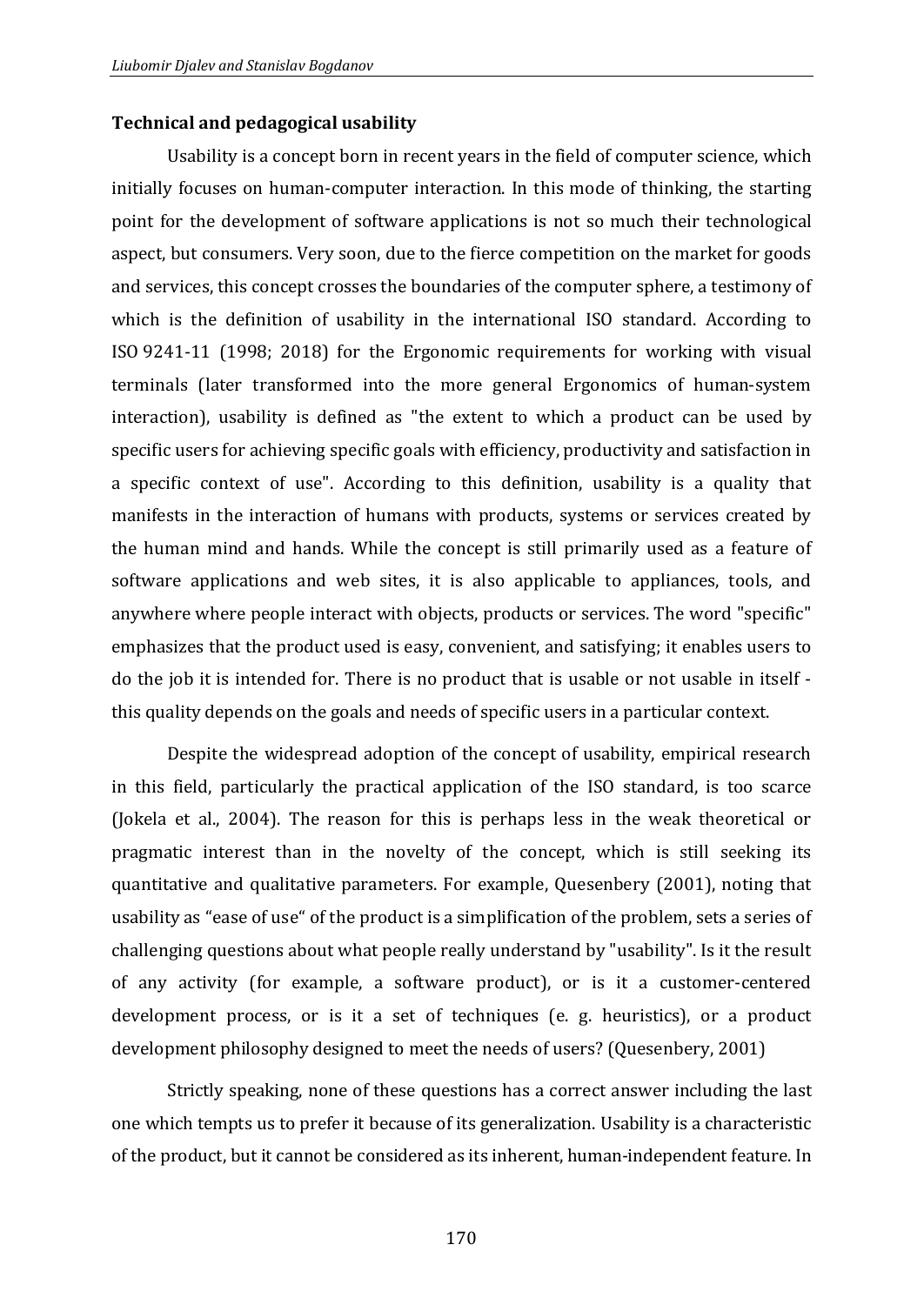accordance with Heider's (1958) early ideas in his Attribution theory, one can say that in the process of interaction with the product individuals attribute the characteristics of "usability" to the product. This property, however, exists only in their minds.

On the other hand, usability can be seen as a quantitative result, which is a desirable consequence of the application of a holistic user-oriented product development philosophy. Here specific techniques are used to increase the level of this feature. The authors draw attention to the multidimensionality of the concept of usability, and Quesenbery (2001) ingeniously identifies five "Es" which collectively describe consumer requirements of the product: it must be Efficient, Effective, Engaging, Error free and Easy to learn. We may notice the versatility of this view of usability.

The concept of pedagogical usability fits perfectly into this conceptual framework. It arises as a result of the natural evolution of Information and Communication Technologies (ICT) and their use for educational purposes. In this setting, researchers begin to pay attention to the pedagogical aspects of the usability of these technologies. Teaching materials used in the learning process are products designed to support the achievement of certain educational goals and they must be subject to at least the same usability requirements. However, the understanding of pedagogical usability is not limited to simply replacing the term "product" with "teaching material" in any of the usability definitions.

Many researchers distinguish between "technical" and "pedagogical" usability of educational technologies. According to Hadjerrouit (2012), technical usability refers to the seamless interaction between the person and the product (or the system, in particular certain educational software), which aims to reduce the cognitive load (Sweller, 1988) in the interaction and to free up cognitive resources. These resources can be used in the learning process, the support of which is the main purpose of pedagogical usability. Specifically, in the context of e-learning, technical usability is expressed in terms of how much an educational site is convenient, practical, and useful for learners as regards shaping the content, information structure, navigation and overall site design. Several systems of criteria have been developed to assess technical usability (see Nielsen, 1990; Nielsen, 2000, Nokelainen, 2005, Hadjerrouit, 2012; Djalev & Bogdanov, 2013). Pedagogical usability refers to the learning aspects of educational technologies and their potential to support the learning process (Melis, Weber &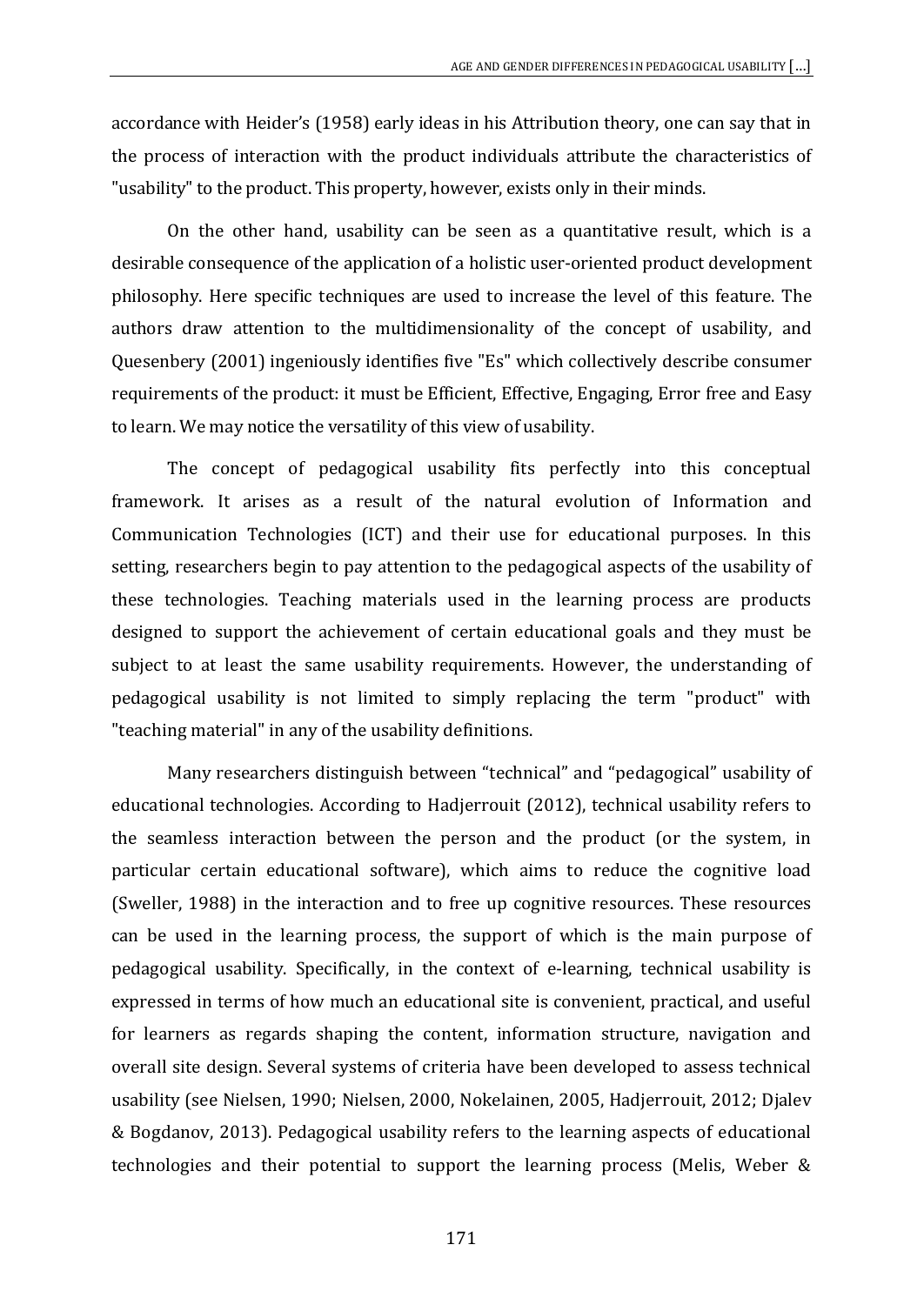Andrès, 2003). To evaluate these aspects of e-learning systems, Nokelainen (2004, 2005) has developed a comprehensive system of criteria that can be applied to any elearning material (see also Hadjerrouit, 2012; Djalev & Bogdanov, 2013).

The two concepts are interconnected. Furthermore, the pedagogical aspects of elearning materials can be considered as added value to their technical aspects. Kukulska-Hulme & Shield (2004) examine the usability of e-learning websites as a multi-layered feature in which technical usability forms the bottommost layer without being self-sufficient.

#### **Research objective**

In previous publications (Djalev & Bogdanov, 2013; Bogdanov, 2013a), we presented some results from an empirical study of the pedagogical usability of elearninig materials (EDM) used in English language teaching settings. We examined the problem from the viewpoints of the two main groups of participants in the learning process - teachers and students. In particular, we presented the results of the analyses of (1) the latent structure underlying the evaluation of the pedagogical usability of the EDM; (2) the reliability and consistency of the pedagogical usability ratings of the two groups of participants; as well as (3) some expected differences depending on the role of the participants in the educational process; whether the teachers were native or nonnative English speakers; the university where students are trained, and the type of EDM. In another paper Bogdanov (2013) presented results from a study of the effect of the intensity (frequency of exposure) of e-learning on the evaluation of the pedagogical value of the e-materials.

The aim we set out in this paper is to complement the emerging complex picture of the pedagogical usability of the EDM with two studies of the expected between-group differences by gender and age among participants in the educational process. The interaction of these factors with the role of individuals in the educational process and with the dimensions of pedagogical usability of EDM will also be analyzed.

#### **Method**

### **Design**

This study focuses on the search for between-group differences in evaluating the pedagogical usability of the EDM used in English language training at C1 level of Bulgarian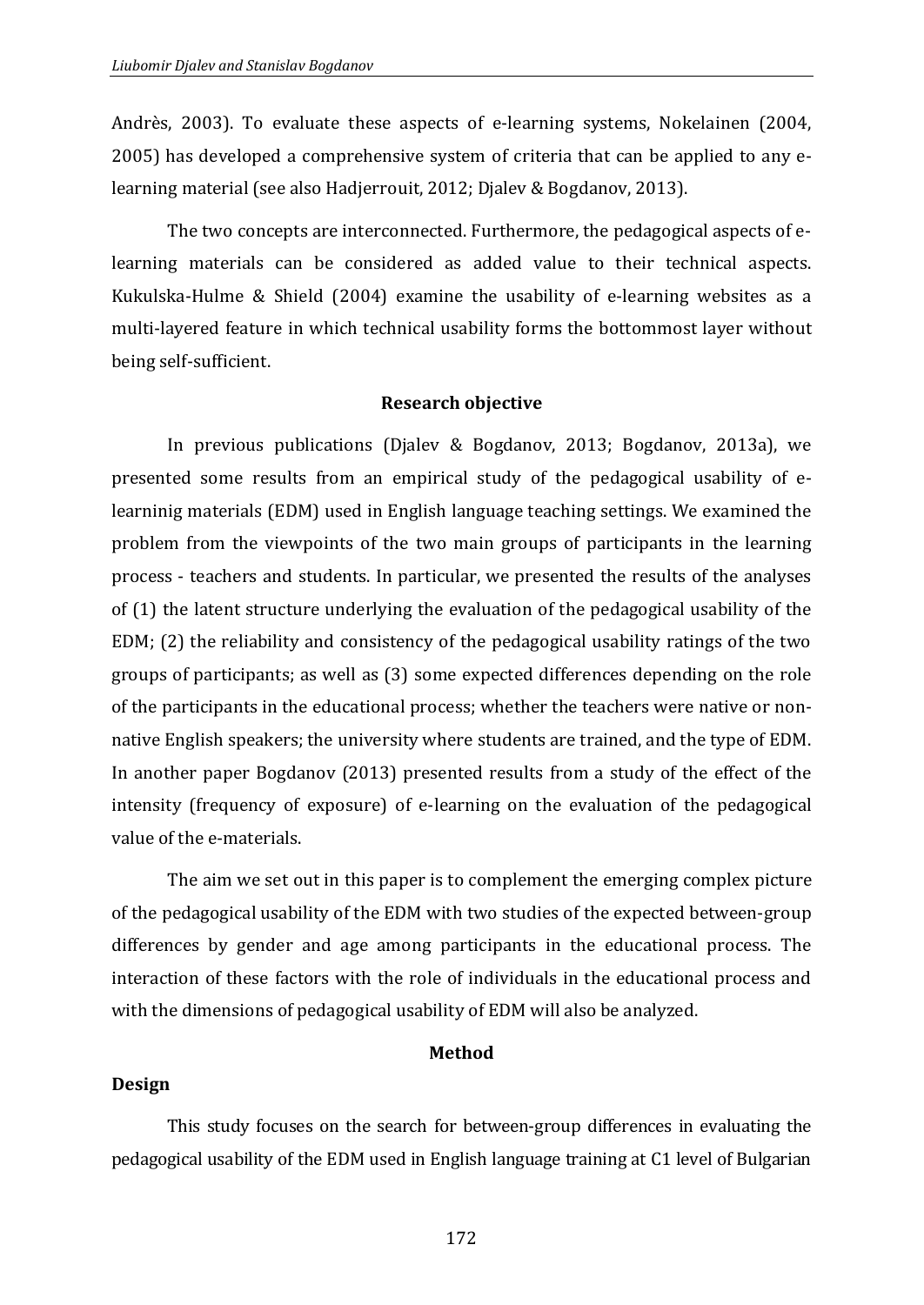students from two universities in the country. For this purpose two consecutive analyses of variance were conducted in which the gender and age of the participants were taken as the main independent variables. As an additional between-group variable with two levels teachers and students, the position of the participants in the educational process was used. The study also included a within-group independent variable with 10 levels, which were the dimensions of pedagogical usability. Thus, the design of each of the analyses was mixed, with two between-group and one within-group variables, with the latter two (position and usability) being used to examine only their interaction with gender and age. The dependent variables were the participants' evaluations of the individual EDM pedagogical usability dimensions, expressed by their composite scores on the subscales of the Pedagogically meaningful eLearning questionnaire (PMLQ) (Nokelainen, 2006) presented later. The method applied for statistical analyses of the data was repeated measures ANOVA.

#### **Materials**

For the purposes of the study, four sets of e-learninig materials were developed, designated as EDM 1, EDM 2, EDM 3 and EDM 4. The materials were developed in accordance with the advanced level C1 curriculum according to the Common European Framework of Reference for Languages developed by the Council of Europe (2001) in the general English language courses at New Bulgarian University. EDM 1 is designed to introduce a new grammar structure and consists of 20 screens with embedded images; EDM 2 is designed as revision of thematic vocabulary and consists of 5 screens with interactive exercises and built-in audio recordings; EDM 3 consists of a 9-screen sequence of a grammatical structure, divided into small portions in the following mode: presentation - practice - elaboration; EDM 4 is a continuation of EDM 3 and consists of 11 screens for extra practice for listening comprehension, finding key vocabulary, and word order practice. (for more details about the purpose, structure and the development of the EDM, see Djalev & Bogdanov, 2013).

#### **Measurement tool**

The evaluation of the pedagogical usability of the EDM was performed using the Pedagogically Meaningful eLearning Questionnaire (PMLQ), developed by P. Nokelinen and a team (2006) from the University of Tampere, Finland. The questionnaire has two forms - for students (with 56 questions) and for teachers (with 60 questions). The two forms are equivalent with the exception of the last four questions from the teacher form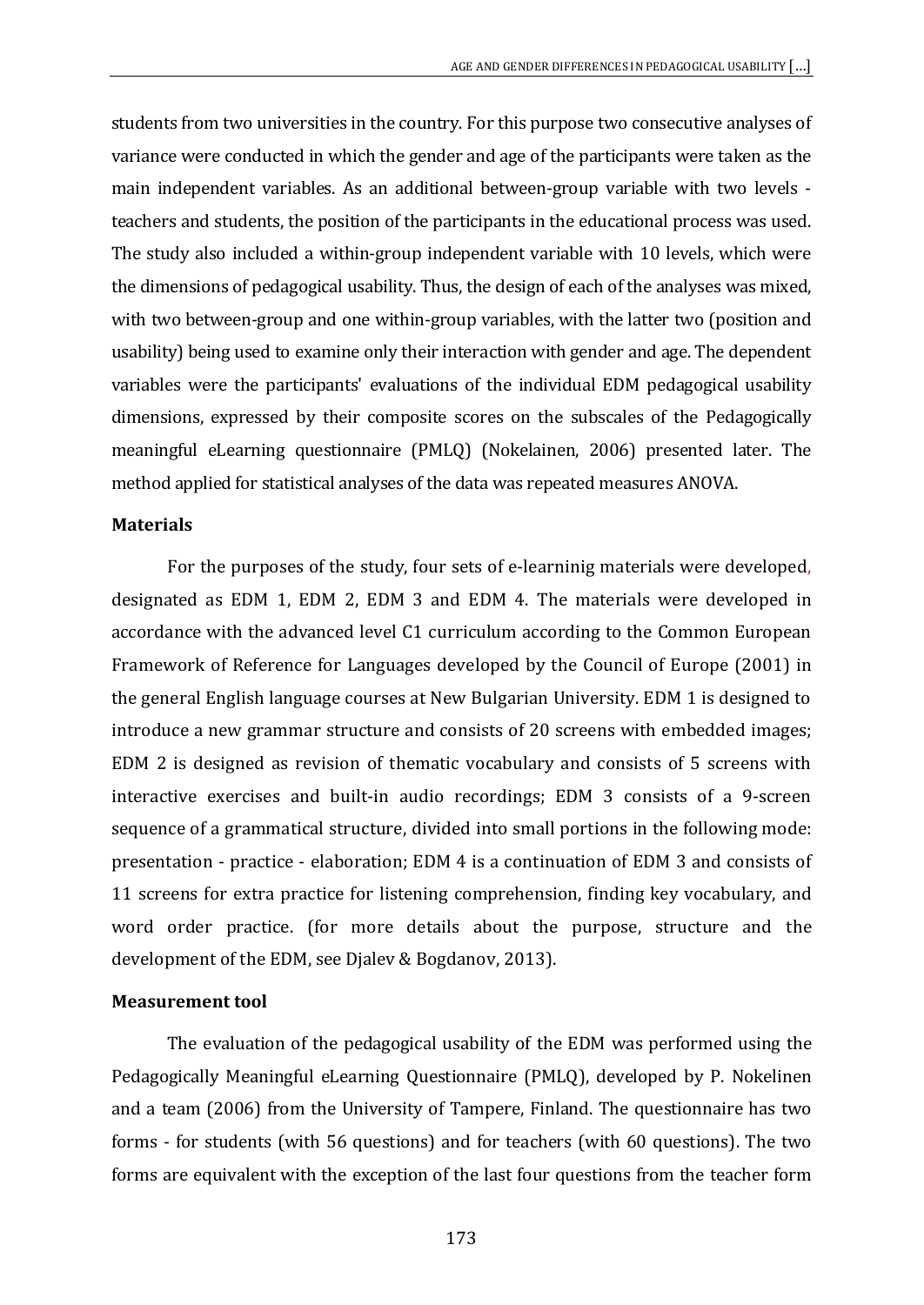which only concern this group of participants in the educational process. Therefore, these four questions (57, 58, 59 and 60) were removed from the questionnaire, as well as three other questions (16, 17 and 18) because of their inapplicability to the developed EDMs. The responses to the questions are on a 6-point Likert-type scale in which values range from 1 (disagree) to 5 (completely agree), and 6 - N/A (not applicable to this material). Prior to data processing, the last point (6) was transformed to a zero value, giving the scale at least ordinal meaning without altering the verbal meaning of that point.

The questions are randomized but organized into ten subscales of pedagogical usability - *1. Learner control, 2. Learner activity, 3. Cooperative/ Collaborative learning, 4. Goal orientation, 5. Applicability, 6. Added value, 7. Motivation, 8. Valuation of previous knowledge, 9. Flexibility, and 10. Feedback*. Further information on the PMLQ and its scale structure, as well as the English version of the questionnaire, can be found in Nokelainen (2006), and in Djalev & Bogdanov (2013).

#### **Participants**

The study included two categories of participants: English language teachers and students attending general English language courses, with a total sample size of 100 subjects. The first group consisted of 20 lecturers recruited for the study because of their participation in various interest groups on the Internet, that are involved in developing interactive learning content. Participants in this group were 10 women and 10 men. With respect to age, all participants were divided into four groups (21-30, 31- 40, 41-50 and 50+ years). Among the teachers, the representatives of the first age group (21-30) were 5 (25%), 4 teachers (20%) were between 31 and 40 years old, 5 teachers (25%) were aged 41-50 years and another 6 teachers (30%) were 50 and more years old. In terms of nationality, 8 of the teachers (40%) were Bulgarians, the rest belonged to eight other nationalities as follows: United Kingdom - 5 participants (25%), and Australia, The Netherlands, France, Germany, New Zealand, Poland and USA – 1 teacher (5%) each. Teachers for whom English is mother tongue were 8 (40%). The rest are speakers of their national languages respectively. The teachers' profiles suggest that the sample is well balanced with regard to gender and age, with a predominant share of the participants in the higher age groups, therefore with greater teaching experience.

The group of students included 80 participants, 48 of whom were male (60.00% of all students) and 32 female (40.00%). The largest subgroup fell within the age range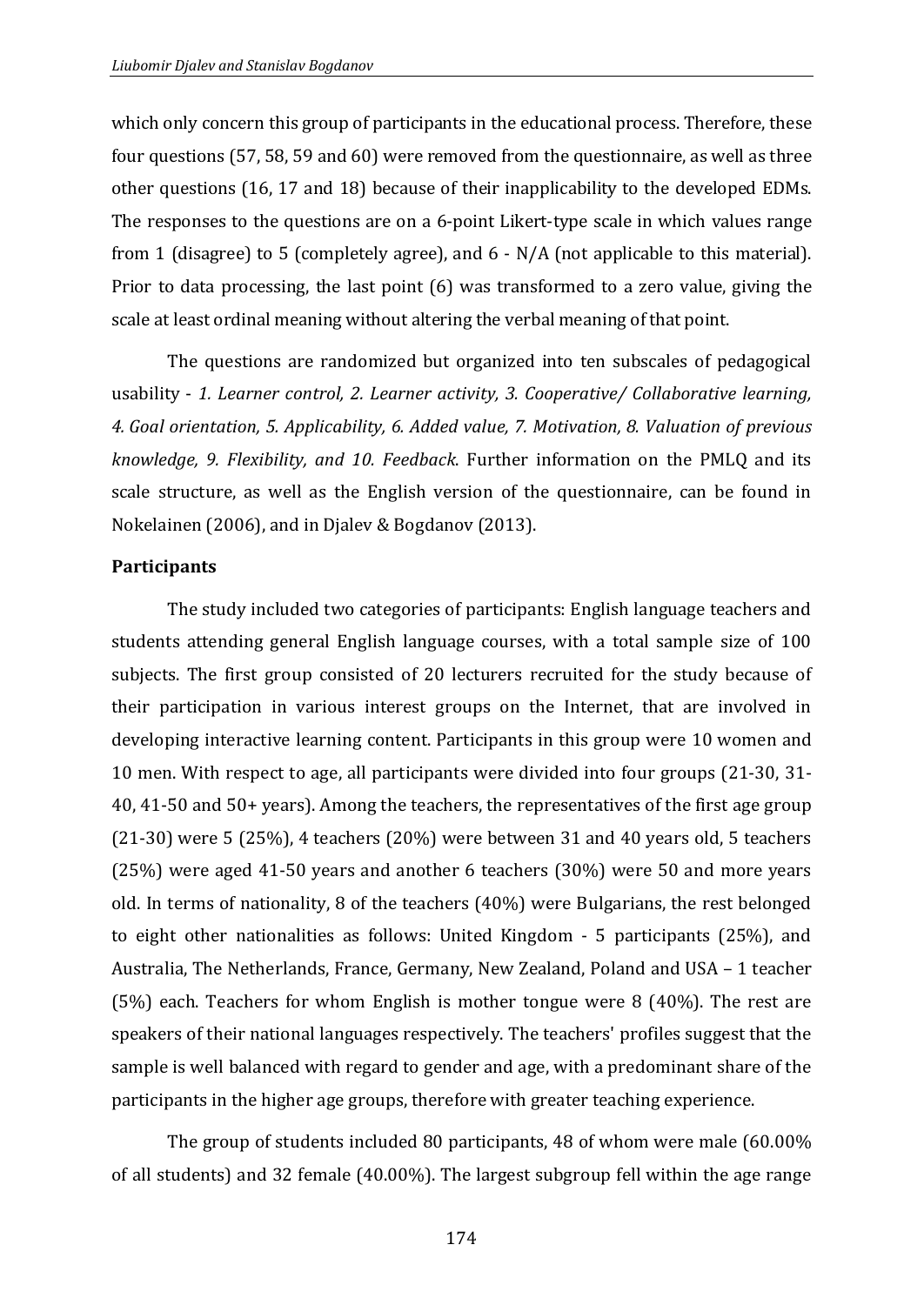of 21-30 years (n=67, 83.75%). The other participants were relatively evenly distributed in the higher age groups, with 4 students in the 31-40 age group (5%), 3 in the 41-50 age group (3.75%) and 6 of the participants were over 50 years old (7.50%). Most of the participants in this group were students at New Bulgarian University (NBU) (n=63, 78.75%) and the rest were students at the University of National and World Economy (UNWE) (n=17, 21.25%).

The NBU students' profile is very diverse due to the specifics of the organization of foreign language learning at the university, where students from different majors, years of study and of different ages may be enrolled in the same English language course at level C1. The profile of UNWE students is much more homogeneous. Another significant difference between the students of the two universities can be seen in their experience with EDM and in e-learning in general. While for NBU students, much of the curricular content of the courses in the various majors, including those in full-time education, is also available through the institutional Moodle as an e-learning platform, for the students of the UNWE, e-learning is rather "incidental" and "extra", which is provided to them when possible and desired by teachers.

#### **Procedure**

-

The interactive e-learning materials developed as objects of evaluation, along with instructions and the PML questionnaire, were uploaded to a designated web site. The instructions, the same for teachers and students, required the participants to do the interactive online exercises and, after each EDM, to evaluate it using the online questionnaire. Responses to questions were stored in an online database[1.](#page-6-0) Time constraints on the task were not specified because it was of no interest to the present study. The data were collected from April to June during the second semester of the academic year.

#### **Results**

Two consecutive ANOVAs with repeated measures were performed with different configurations of independent and dependent variables to examine betweengroup and within-group differences.

<span id="page-6-0"></span><sup>&</sup>lt;sup>1</sup> Data is available as open data on Mendeley; see References.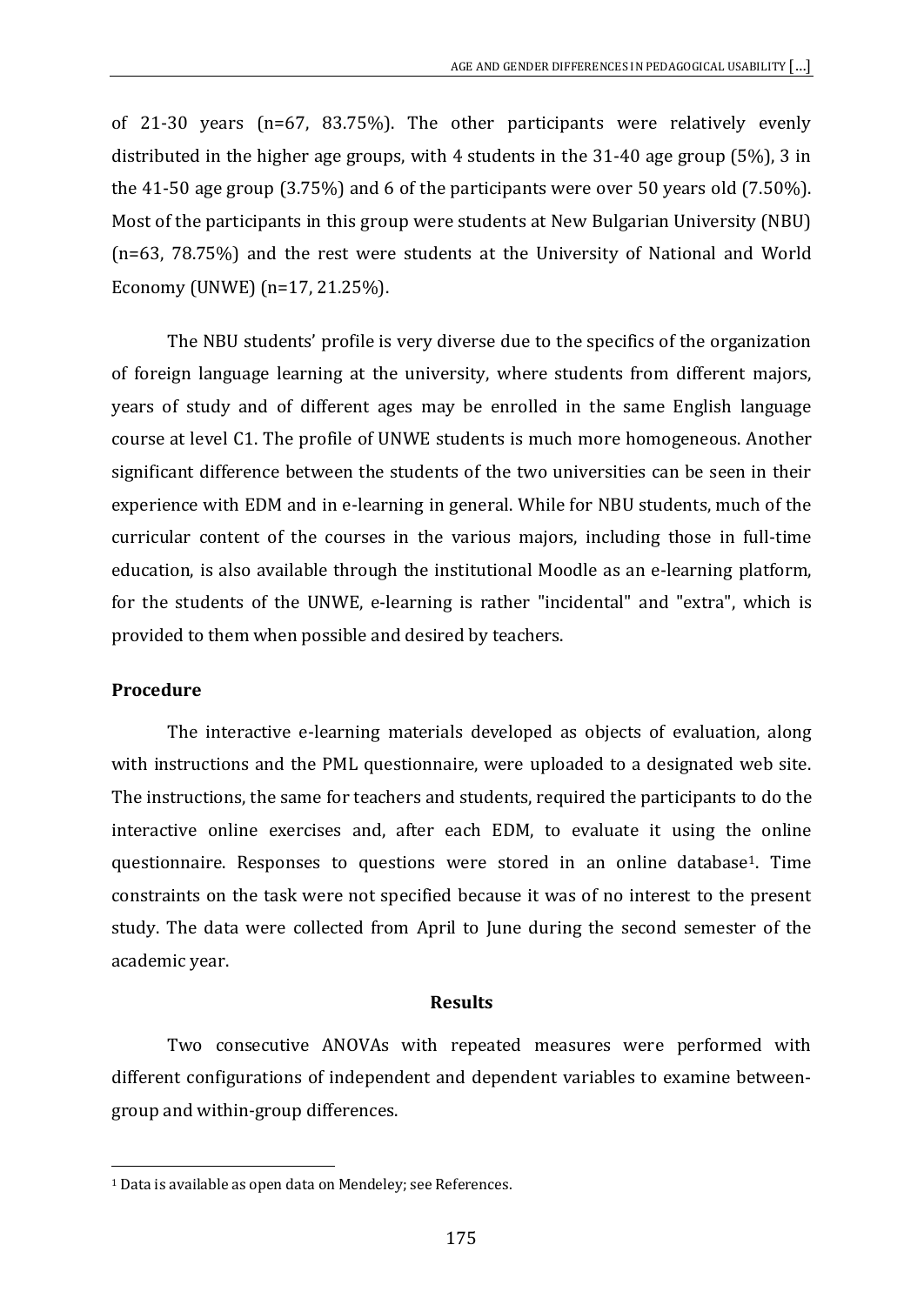# **Between-group gender differences**

The first analysis is designed to compare the results of the evaluation activity of the participants in the study, differentiated into two gender groups. As noted, the sample of participants is fairly balanced (a total of 58 men and 42 women). In the study participants were asked to evaluate each EDM, but not all did the task correctly. Therefore, the analysis was performed on data from 393 responses. Two more variables were included in it. A second independent variable reflects the position of the participants in the educational process with two levels (lecturers and students), and the latter represents the various aspects (dimensions) of the pedagogical usability of the EDM, presented through the subscales of the PML questionnaire. Dependent variables were the composite scores on these subscales. This outlines the complex betweenwithin design of the study, which includes two between-group and one within-group factor. Repeated measures ANOVA analysis was performed on the data. The results are presented in the following Table 1.

### Table 1

|                               |           |              |           |                  |      | Partial | Observed       |
|-------------------------------|-----------|--------------|-----------|------------------|------|---------|----------------|
|                               |           |              |           |                  |      | eta-    | power          |
| Effect                        | <b>SS</b> | df           | <b>MS</b> | $\boldsymbol{F}$ | p    | squared | $(alpha=0.05)$ |
| Intercept                     | 918369.76 | $\mathbf{1}$ | 918369.76 | 18120.17         | 0.00 | 0.98    | 1.00           |
| Gender                        | 3691.10   | 1            | 3691.10   | 72.83            | 0.00 | 0.16    | 1.00           |
| Position                      | 3337.64   | 1            | 3337.64   | 65.85            | 0.00 | 0.14    | 1.00           |
| Gender*Position               | 571.79    | $\mathbf{1}$ | 571.79    | 11.28            | 0.00 | 0.03    | 0.92           |
| Error                         | 19715.36  | 389          | 50.68     |                  |      |         |                |
| Usability                     | 268327.5  | 9            | 29814.17  | 2543.30          | 0.00 | 0.87    | 1.00           |
| Usability*Gender              | 1496.7    | 9            | 166.29    | 14.19            | 0.00 | 0.04    | 1.00           |
| Usability*Position            | 766.7     | 9            | 85.19     | 7.27             | 0.00 | 0.02    | 1.00           |
| Usability*Gender*<br>Position | 680.4     | 9            | 75.60     | 6.45             | 0.00 | 0.02    | 1.00           |
| Error                         | 41041.0   | 3501         | 11.72     |                  |      |         |                |

*Results of the Repeated measures ANOVA with factors Gender, Position of the participant in the educational process and Dimensions of pedagogical usability*

The table contains a lot of evidence about the existence of statistically significant dependencies between the variables included in the analysis. First of all, we will look at the results of the general comparison of the gender-based groups, which express the main efect of this factor, as well as its interaction with the factor, representing two groups of participants in the educational process and with the pedagogical usability subscales of the PML questionnaire.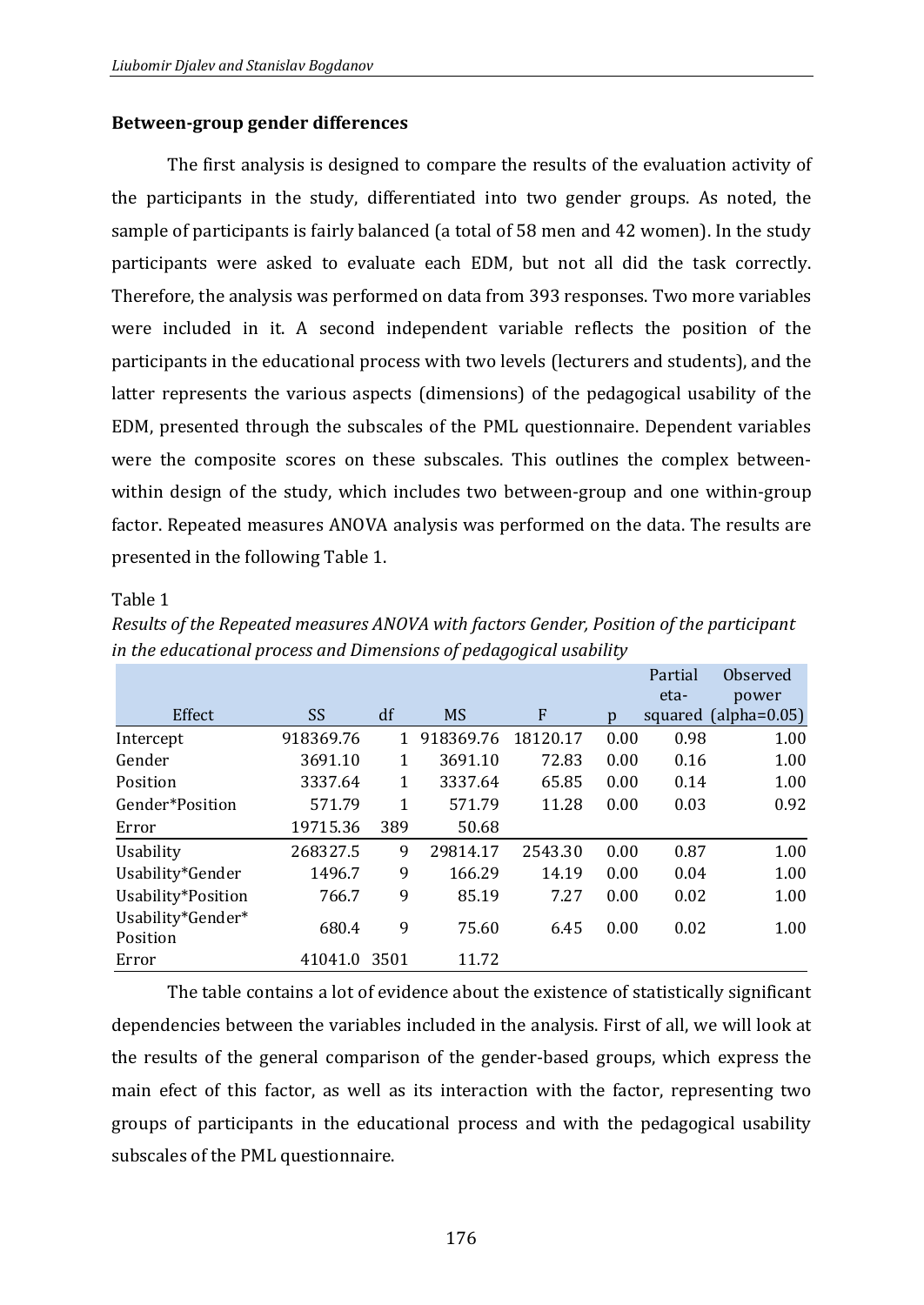Considering gender as a single between-subjects factor, the difference between the mean scores of the two gender groups was statistically significant at  $p = 0.00$ . Women tend to assess the pedagogical usability of the EDMs systematically higher than men - the mean scores of the groups were  $M = 20.19$  and  $M = 17.78$  respectively, with equal standard deviations (SD =  $0.20$  for both groups). The difference between the two means estimated by the effect size is large  $(\eta_p^2 = 0.16)$  (Cohen, 1988; Miles & Shevlin, 2001) at the maximum power of the test  $(1-8 = 1.00)$ .

As an independent single factor, the position of the participant in the educational process also affects the evaluation  $(p = 0.00)$ , i. e. lecturers and students differ significantly in their evaluations of the pedagogical usability of the EDMs. In this comparison, students tend to rate the pedagogical usability systemically higher than the lecturers. The respective means scores were  $M = 20.13$  and  $M = 17.84$ , with standard deviations shows greater homogeneity in students' evaluations (SD = 0.13) compared to the teachers' (0.25). The difference between the two means estimated by the effect size is large ( $η<sub>p</sub><sup>2</sup> = 0.14$ ) at the maximum statistical power (1-β = 1.00).

Thе latter factor also has an effect of interaction with the gender of the participants. Although with a small effect size ( $\eta_p^2$  = 0.03), it nevertheless has a high statistical power (1- $\beta$  = 0.92). The following graph illustrates the systematically higher ratings that women (both lecturers and students) give to the pedagogical usability of the EDMs.



*Fugure 1.* Unweighted mean scores of pedagogical usability evaluations - interaction of the factors Gender and Position of the participants in the educational process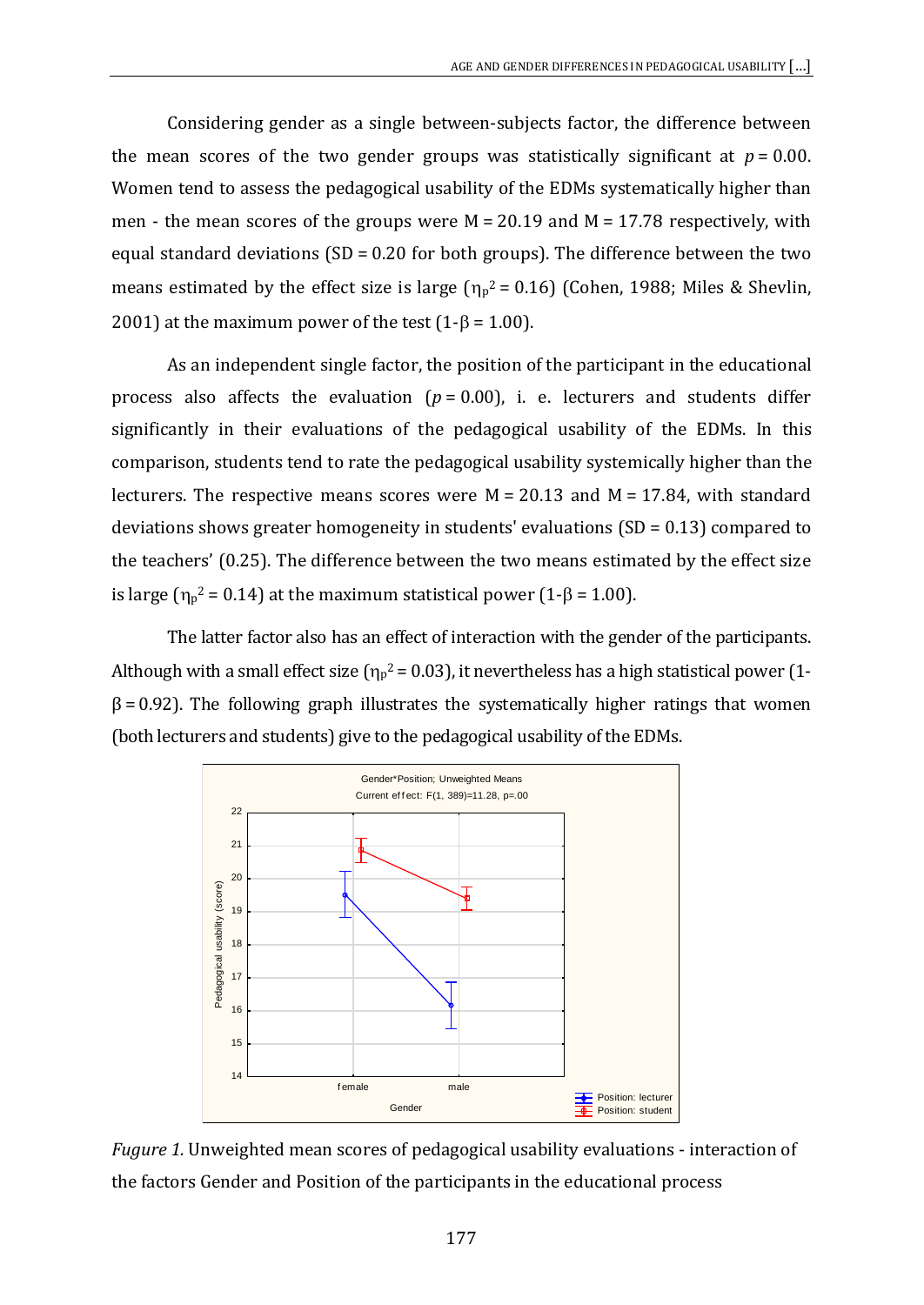However, the differences between the mean scores of the four categories of participants are not the same and have no equal significance. The confidence intervals around the means and the Bonferroni post-hoc test showed statistically significant differences between each two categories ( $p < 0.05$ ), with the exception of the female lecturers and male students ( $p = 1.00$ ).

The data in Table 1 show significant differences in the ratings of the participants on the individual subscales of the PML questionnaire, which means differences with respect to the dimensions of pedagogical usability. The level of statistical significance ( $p = 0.00$ ), the large effect size ( $\eta_p^2 = 0.87$ ), as well as a hgh power of the test (1- $\beta$  = 1.00) show unequivocally that the individual aspects of pedagogical usability of the EDMs, as a within-subject factor, have a significant effect on evaluations.

Although statistically significant, differences were observed among all subscale pairs (*p* < 0.05) except for subscales *6. Added value* and 9. *Flexibility* (*p* = 1.00), most of the mean subscale scores were in the relatively narrow range of 10.12 (subscale 8. *Valuation of previous knowledge*) and 24.81 (subscale 2. *Learner activity*). In contrast to these relatively low values, the mean score on the subscale 5. *Applicability* reaches 48.07, which demonstrates the high quality of EDMs developed for the purposes of the study with respect to this important dimension of pedagogical usability.

An interaction of within-group factor and each of the two between-group factors (Usability\*Gender, and Usability\*Position) was observed, with significance levels at  $p = 0.00$ , with medium to low effect sizes but with a high power of the test (1- $\beta$  = 1.00). In the interaction between usability dimensions and gender, Bonferroni post-hoc test showed statistically significant differences in almost all combinations of the levels of the two factors (*p* < 0.05) with few exceptions. Overall, the level of the scores depends on the gender of the subjects and on the concrete dimension of usability, with women giving higher ratings than men.

In the second combination of usability dimensions and position of the participants factors, Bonferroni post-hoc test showed almost the same type of relations between the levels of the two independent variables ( $p < 0.05$ ). Similarly, the mean scores depend on the participant's position and on the particular dimension of usability, with a clear tendency for students to rate usability higher than lecturers.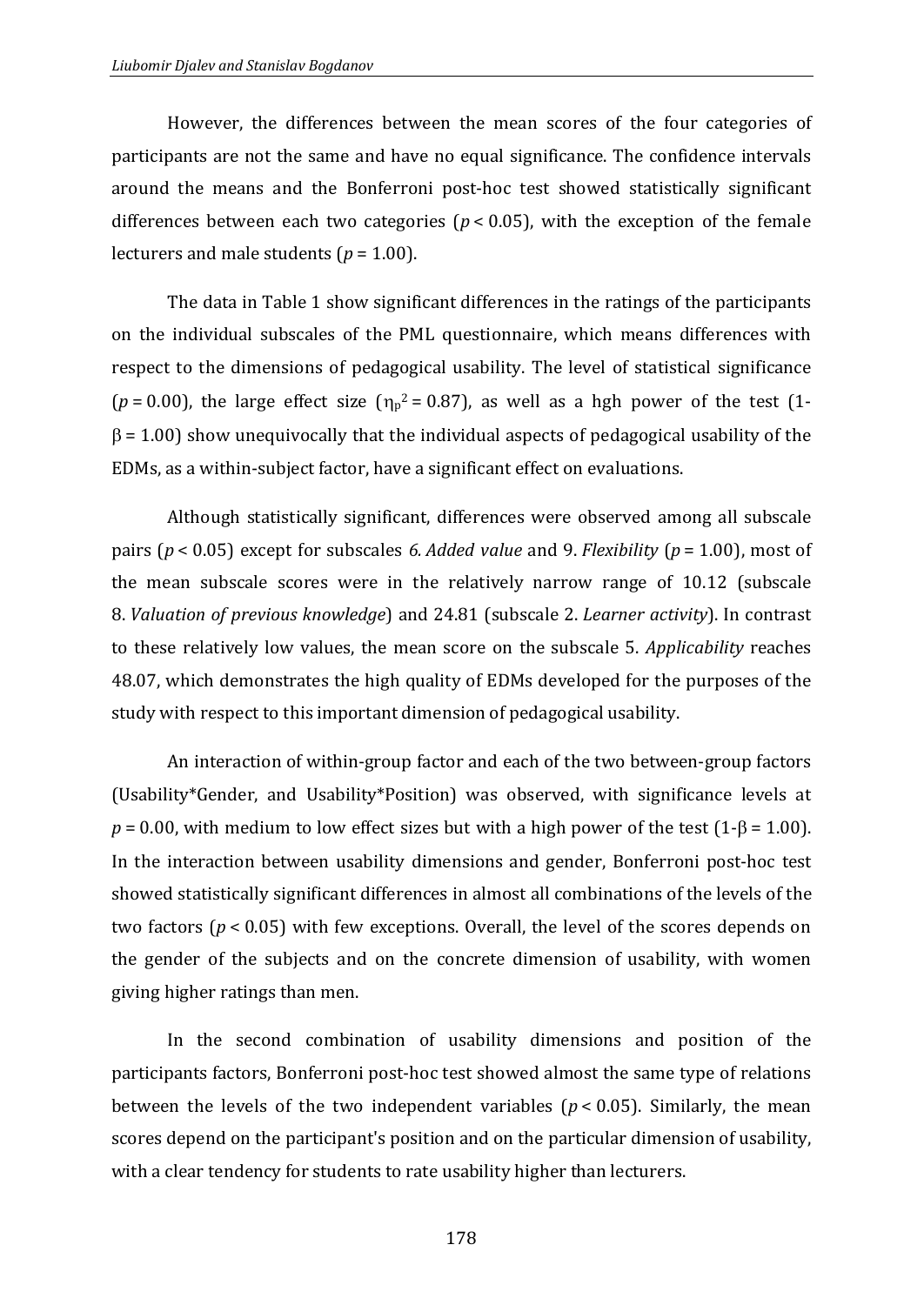Especially interesting is the observed interaction of the three independent variables (Usability\*Gender\*Position). The following graph illustrates the strength and direction of their interaction.





The graph shows the almost ubiquitous dominance of female ratings (both teachers' and students' ones) of the individual pedagogical usability dimensions over those of male subjects. Some exceptions are also observed, for example in the ratings of subscales 6. *Added value*, 8. *Valuation of previous knowledge* and 3. *Cooperative / Collaborative learning*, and only for students.

There is also a particular stratification of the subscales, more clearly expressed in the students' ratings. Considearble higher ratings of all subjects on the subscale *5. Applicability* are observed. After the top layer, which includes only this subscale, follows a second layer formed by two subscales - 1. *Learner control* and 2. *Learner activity* which were rated higher both by teachers and students, women and men. For students, this layer is separated, and for lecturers, it is diffusely connected to the lowest layer in which all other subscales are located.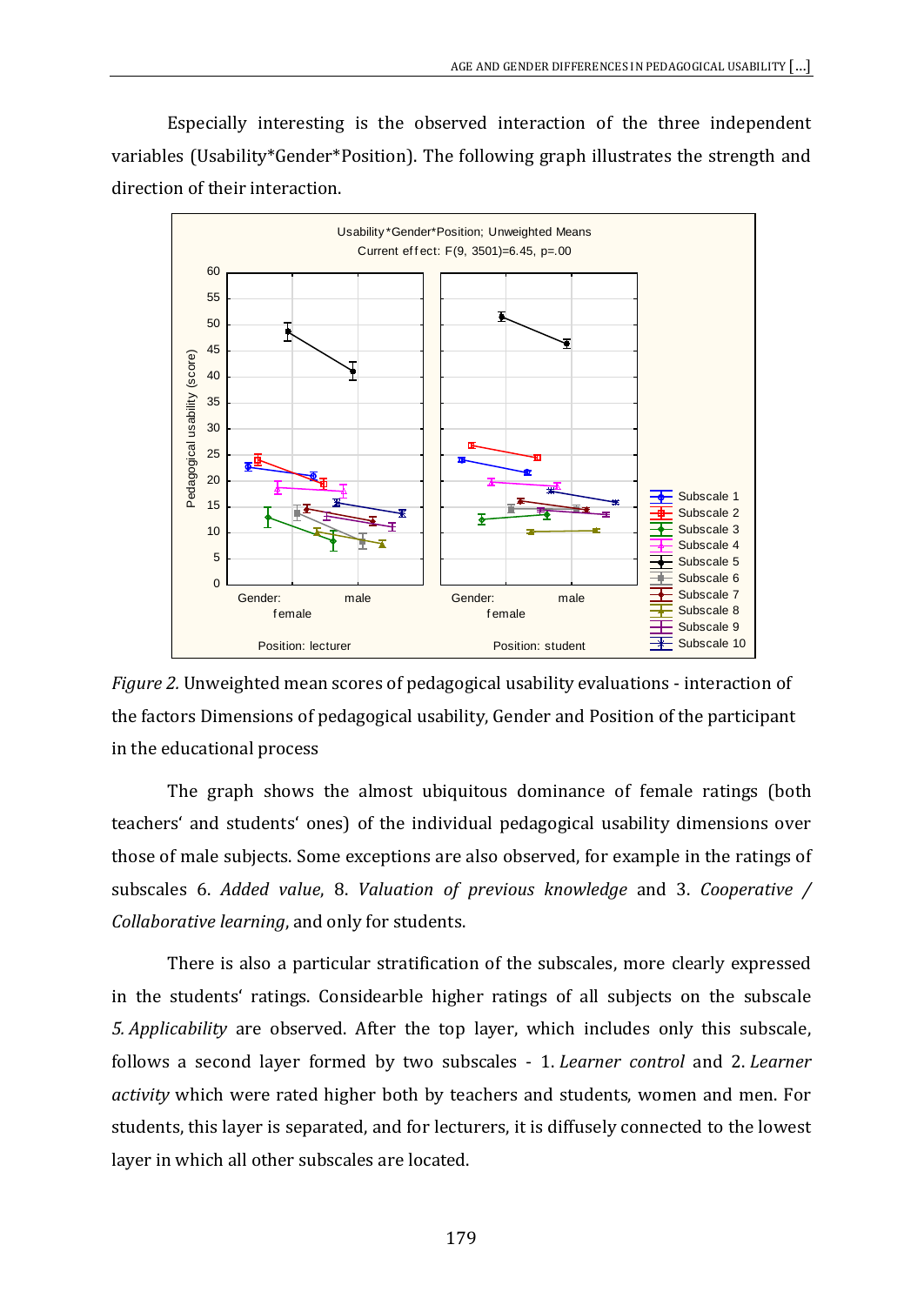# **Between-group differences by age**

The next research question is related to the search for between-group differences in the age factor, as well as its interaction with other factors affecting the evaluation of EDMs. The design of this study is similar to that of the previous one. As the first independent variable, the age of the participants was selected at four levels: 21-30, 31-40, 41-50 and over 50 years old. As a second independent variable, the position of the participants in the educational process with 2 levels (lecturers and students) was included. Another variable was also included, related to the various aspects of the pedagogical usability of the EDMs, which is presented through the subscales of the PML questionnaire. Dependent variables were the composite scores on the individual subscales of the same questionnaire.

As with the results of the previous analysis, this design also features a number of significant effects, some of which have large effect sizes and high statistical power. Such effects on pedagogical usability evaluations are exerted by all three independent variables, as well as by all interactions between them. The data from the analysis are presented in the following Table 2. Since the main effects of the position and usability factors were presented in the previous study, we will consider here only the main effect of the age factor and its interactions with other factors.

### Table 2

|                    |           |      |           |          |      | Partial<br>eta- | Observed<br>power |
|--------------------|-----------|------|-----------|----------|------|-----------------|-------------------|
| Effect             | <b>SS</b> | df   | <b>MS</b> | F        | p    | squared         | $(alpha=0.05)$    |
| Intercept          | 666092.31 |      | 666092.31 | 15459.26 | 0.00 | 0.98            | 1.00              |
| Age                | 2237.70   | 3    | 745.90    | 17.31    | 0.00 | 0.12            | 1.00              |
| Position           | 6899.07   | 1    | 6899.07   | 160.12   | 0.00 | 0.29            | 1.00              |
| Age*Position       | 3024.29   | 3    | 1008.10   | 23.40    | 0.00 | 0.15            | 1.00              |
| Error              | 16588.48  | 385  | 43.09     |          |      |                 |                   |
| Usability          | 200076.30 | 9    | 22230.70  | 2020.01  | 0.00 | 0.84            | 1.00              |
| Usability*Age      | 2789.82   | 27   | 103.33    | 9.39     | 0.00 | 0.07            | 1.00              |
| Usability*Position | 2022.11   | 9    | 224.68    | 20.42    | 0.00 | 0.05            | 1.00              |
| Usability*Age*     | 1672.30   | 27   | 61.94     | 5.63     | 0.00 | 0.04            | 1.00              |
| Position           |           |      |           |          |      |                 |                   |
| Error              | 38133.25  | 3465 | 11.01     |          |      |                 |                   |

*Results of the Repeated measures ANOVA with factors Age, Position of the participant in the educational process and Dimensions of pedagogical usability*

The significance of the effect of factor Age as a single demographic variable is at  $p = 0.00$ , with the power of the test 1- $\beta = 1.00$ . Figure 3 shows interesting dynamics in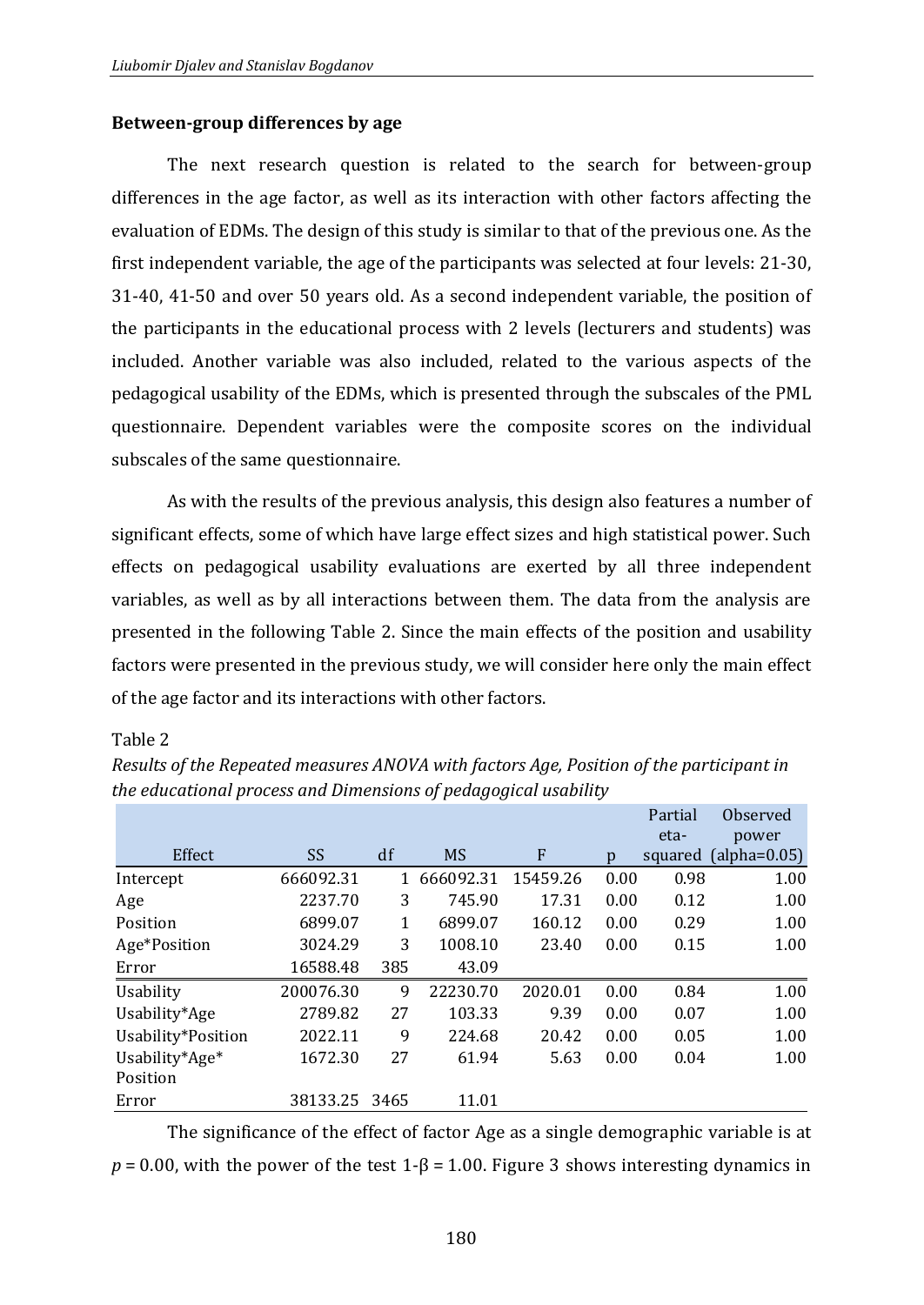evaluations of the pedagogical usability of EDMs with increasing age of the subjects. The subjects of the lowest and the highest age groups are more critical of the qualities of the EDMs, and those aged 31-40 tend to rate them the highest. One common downward trend can be observed in the level of mean EDMs usability evaluations with the increasing age of the participants. This overall tendency is also pronounced, as the effect size is rather strong  $(\eta_p^2 = 0.12)$ .



*Figure 3.* Unweighted means of pedagogical usability evaluations by age groups

The application of Bonferroni post-hoc test indicates that statistically significant differences exist only between some of the age groups. More generally, the lower levels of scores of the two end groups (ages 21-30 and 50+) contrast with the higher levels of the two middle age groups (31-40 and 41-50 years). In particular, the statistical significance of the differences between the mean scores of the 21-30 age group with the next two is respectively *p* = 0.00 and *p* = 0.03. The 41-50 age group holds a special place among the others. In terms of its scores, its representatives are close to both the 31-40 years old group (*p* = 0.37) and the 50+ age group ( $p = 0.45$ ).

The interaction of factors age and position also has a significant effect on participants' ratings, with a level of significance  $p = 0.00$ , effect size  $\eta_p^2 = 0.15$  and a high power of the test  $1-\beta = 1.00$ . The analysis of the mean scores of the different categories of participants presented in Figure 4 shows that, overall, students rate the pedagogical usability of EDMs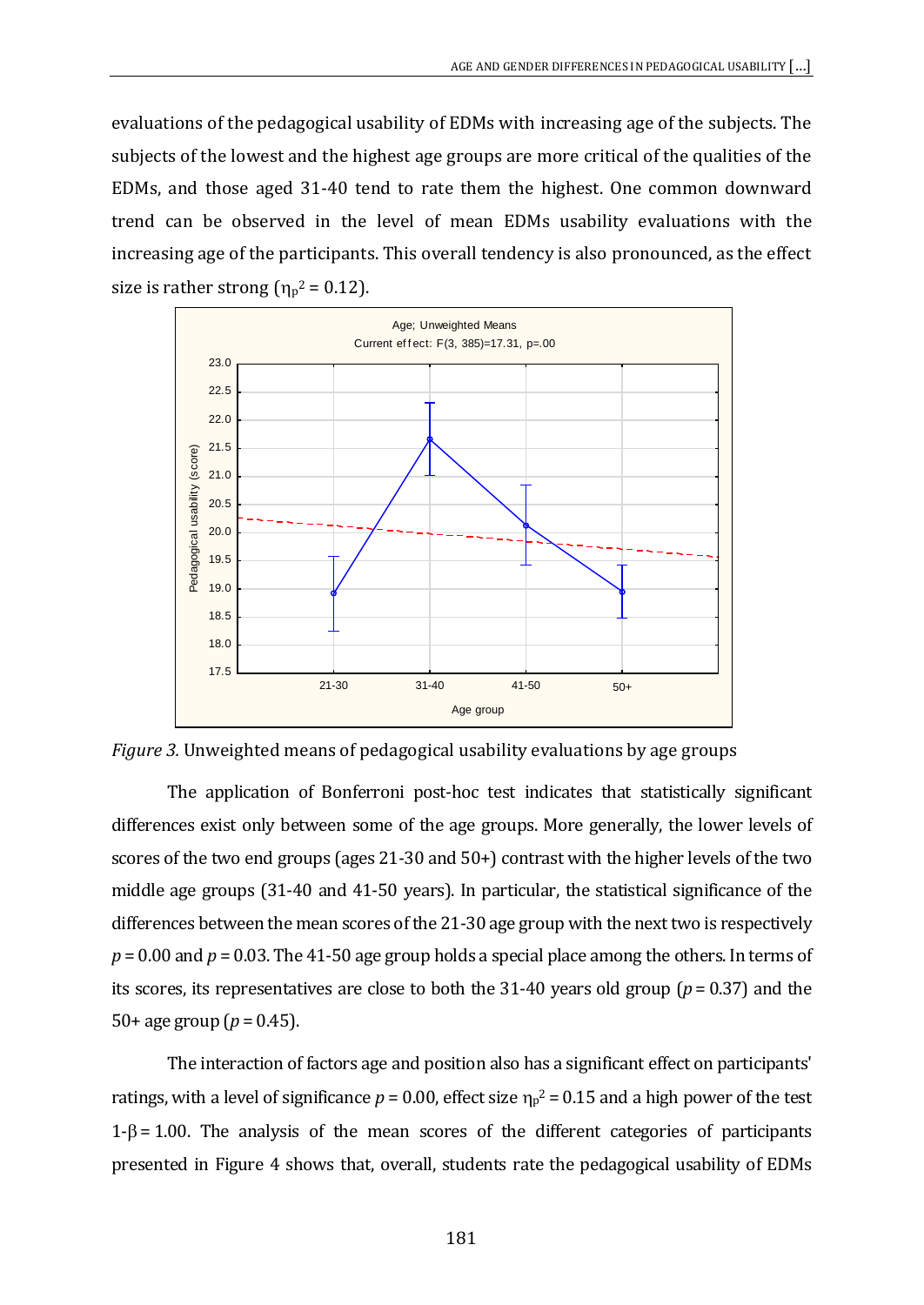more highly than lecturers. However, a significant effect of the interaction between the two factors was observed only in the first two age groups (21-30 and 31-40 years old).





There is a clear and opposite tendencies of participants' evaluations of the pedagogical usability of EDM depending on their position in the educational process and age. While with increasing age teachers tend to rate more EDM highly, older students become more critical of the qualities of EDM than their younger counterparts. Тhus, older participants in the educational process (teachers and students aged 41-50 and 50+ years) converge in their opinions, which makes the differences between their ratings non-significant.

The interaction between the factors Dimensions of usability and Age also has a significant effect on participants' ratings at  $p = 0.00$ , with a medium effect size  $\eta_p^2 = 0.07$ and a statistical power  $1-\beta = 1.00$ .

As can be seen in Figure 5, participants from different age groups have generally similar ratings across the individual subscales. For most of the dimensions of pedagogical usability of the EDMs, for example subscales 1. *Learner control*, 4. *Goal orientation*, 7. *Motivation*, 8. *Valuation of previous knowledge* and 9. *Flexibility,* the mean age group evaluations are close or, if there is a significant differences between some of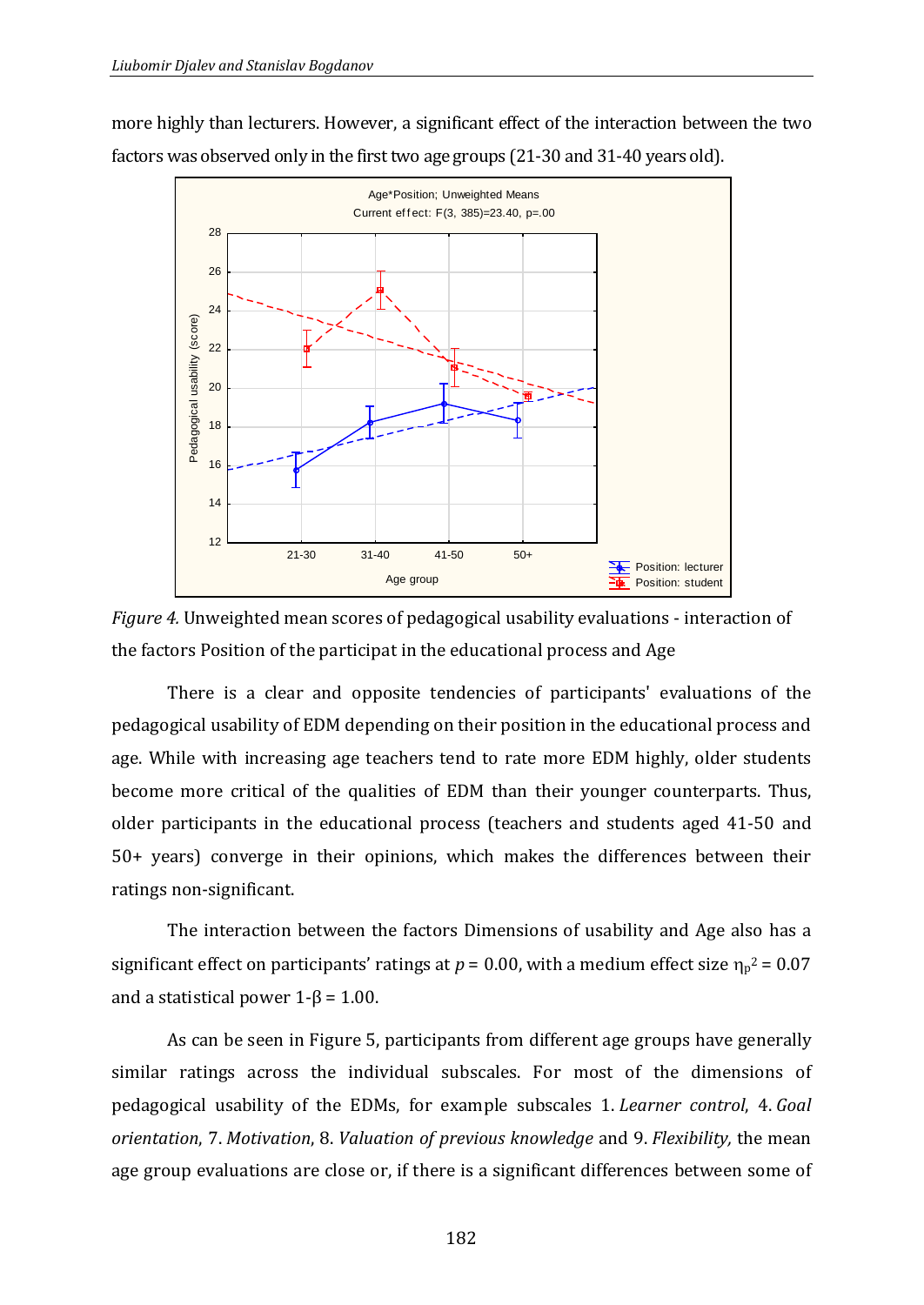them, they have a small effect size. For the other dimensions, such as 2. *Learner activity* or 6. *Added value*, and in particular 3. *Collaborative learning* and 5. *Applicability*, there are more considerable differences, with greater effect size; and the highest scores of the EDMs being assigned by the 31-40 years age group and the lowest – by 21-30 years age group. Perhaps the most interesting result of this analysis is the contrast scores of participants from the four age groups on the quality of EDMs on subscale 5. *Applicability*, which oppose their ratings on all other subscales. Obviously applicability is the most valuable quality of the EDMs developed for the purpose of this study.



*Figure 5.* Unweighted mean scores of pedagogical usability evaluations - interaction of the factors Dimensions of pedagogical usability and Age.

The interaction between the three independent variables (Usability\*Age\* Position) is also characterized by statistical significance at  $p = 0.00$ , with a rather medium effect size  $\eta_p^2 = 0.04$  and the power of the test 1- $\beta = 1.00$ . The data presented in Figure 6 show some similarities in the evaluations of the different categories of participants, determined by their position in the educational process and their age.

Here again, similar to the analysis of the interaction between the factors dimensions of usability, gender and position of the participants, a three-layer vertical structure of the evaluations of the pedagogical usability subscales are noticed. The topmost layer, which includes only 5. *Applicability* subscale*,* is clearly distinguishable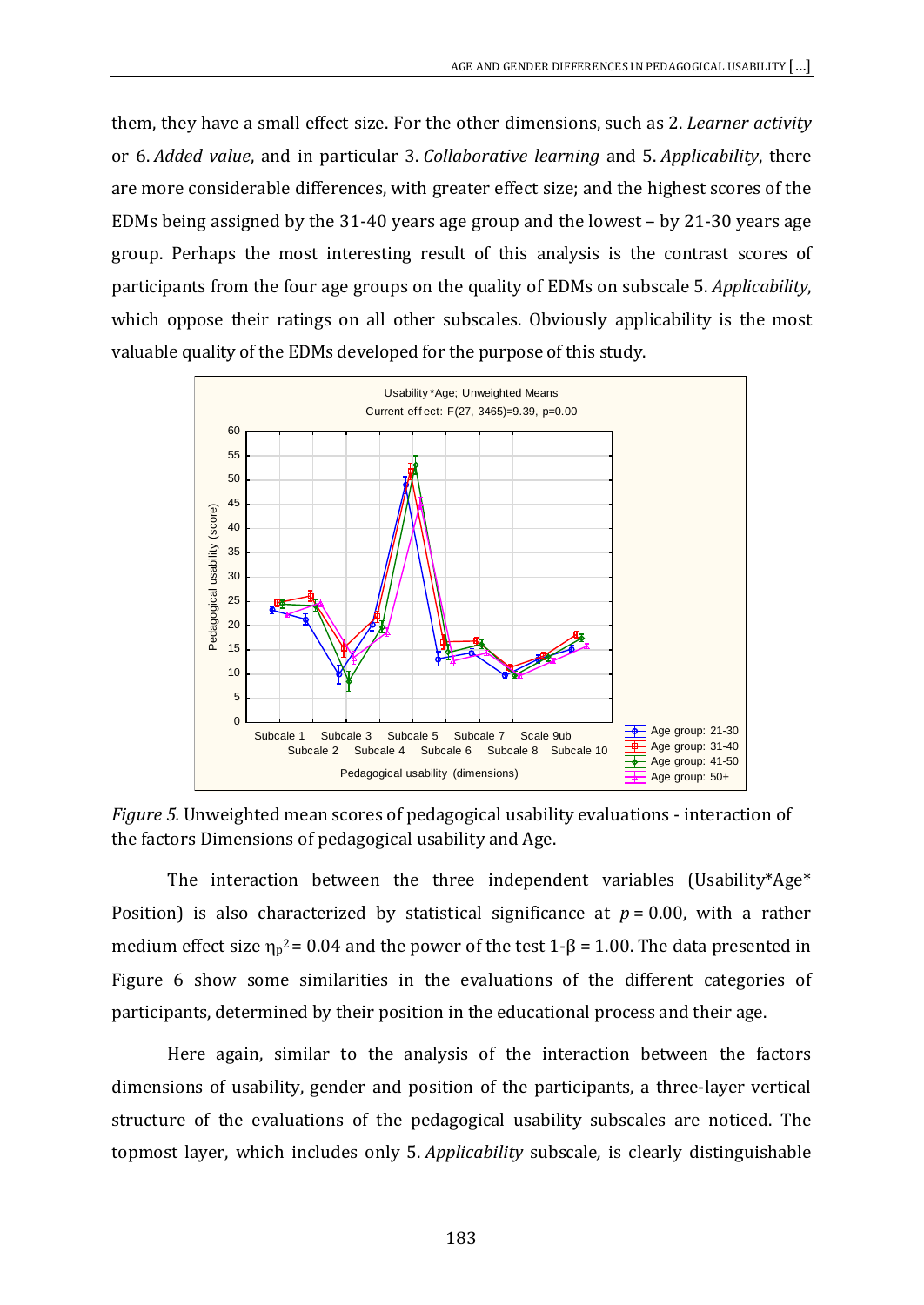(with means in the range 42.60-57.88). The second layer is comprised of two (or three) subscales: 1. *Learner control* (with mean values in the range 20.70–28.06) and 2. *Learner activity* (with mean values in the range 17.80–30.18). Near these subscales, especially in the profile of the 21-30 age group, the subscale 4. *Goal orientation* is located (with mean values in the range 16.75–23.76). The other subscales form the lowest, denser layer where the subscales of the pedagogical usability are clustered and are more difficult to differentiate.



*Figure 6.* Unweighted mean scores of pedagogical usability evaluations - interaction of the factors Dimensions of pedagogical usability, Age and Position of the participant in the educational process

This stratification of the profiles of the individual subscales illustrates the effect of the factor Dimensions of usability. The overall vertical position of the profiles in the individual plots reflects in turn the effect of the age factor. It is best seen in the positions of the profiles of the subscale 5. *Applicability*. The overall mean subscale scores of the four age groups are respectively 18.92, 21.66, 20.14 and 18.96. The effect of the position factor is expressed in the slope of the profiles of the individual subscales. In most profiles, students' ratings are higher than those of the lecturers', especially in the first two age groups. Also, in most of them the differences between the mean scores of the two groups of participants are statistically significant. The following two higher age groups show mixed trends. In the 41-50 age group, students also score higher on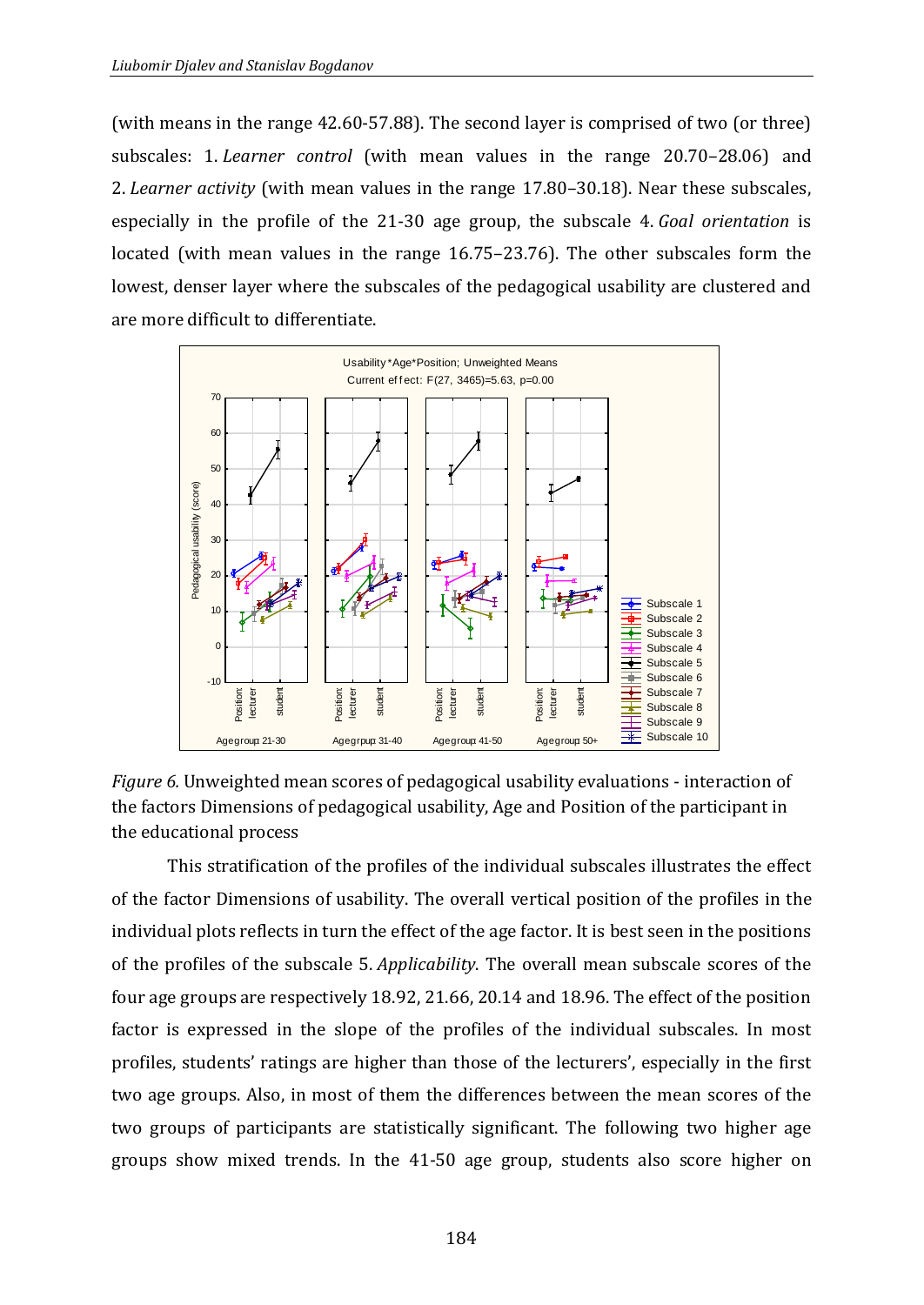subscales with overall higher ratings, and lower scores on scales in the lower layers. In the 50+ years group, the scores of the two groups of participants are more aligned, with more non-significant differences between the respective means.

### **Discussion**

The major aim of this study was to explore the gender and age differences in the evaluation of the pedagogical usability of interactive e-learning material designed for English language teaching. The position of the participants in the educational process and the dimensions of pedagogical usability were observed as additional independent factors. Numerous previous studies have shown that gender preferences do exist in web usability, for instance, web design in e-busines (Cyr & Bonanni, 2015). However, even studies in e-learning contexts, such as the study by Cuadrado-García et al. (2010), who investigated gender differences in e-learning use and assessment, have studied technical usability features. Such studies have examined, for instance, perceived ease of use and perceived usefulness (Okazaki & Renda dos Santos, 2012; Ong & Lai, 2006), while we found no studies with a focus on pedagogical usability.

The results of this study showed that all independent variables, as well as all possible interactions between them, have a signifficant effect on the pedagogical usability evaluations of the EDM. Generally, women tend to assess the pedagogical usability systematically more highly than men. In the interaction of gender with the position of the participants, both female teachers and female students rate usability more highly than their male colleagues. Тhe level of ratings depends on the interaction between the participants' gender and the usability dimensions, with women more likely to give higher ratings than men on the individual dimensions. The interaction between the three independent factors also has a significant effect, within which several tendencies emerge - women tend to rate usability more highly than men; and students more highly than teachers; and that different dimensions have different levels of usability. The study shows that Subscale 5. *Applicability* is the most prominent dimension of pedagogical usability regardless of age, gender and the position of the participant. An explanation of these findings can be based on the claim that women are at an advantage in language education (Astleitner & Steinberg, 2005) and all materials in the present study are designed for foreign language practice. Further investigations are suggested to understand more deeply why a particular feature, in our case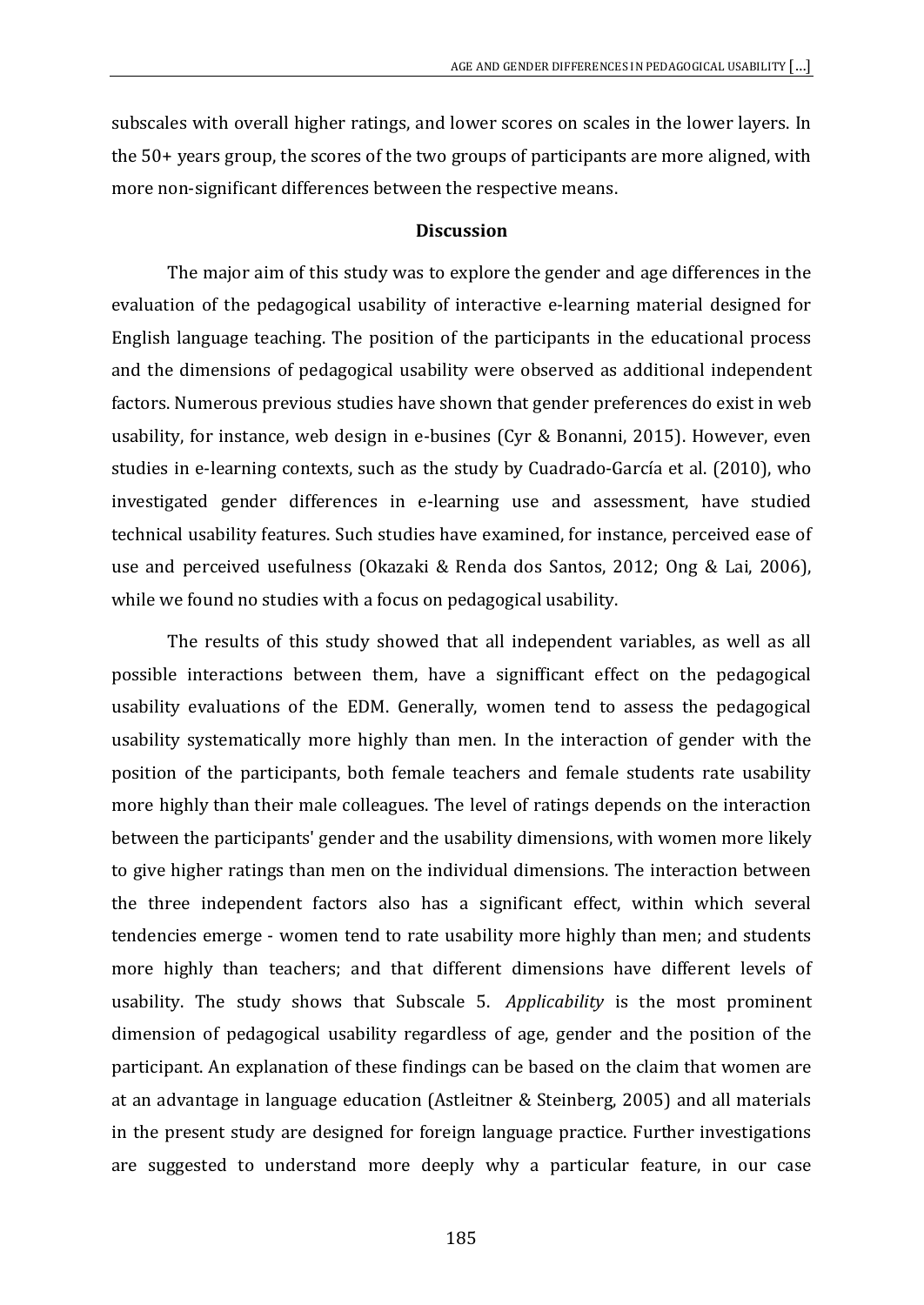*Applicability*, is given preference and under what conditions.

As a separate factor, age also has a significant effect on evaluation of pedagogical usability. There is an interesting curve in the usability evaluations which shows that the two age groups of participants, youngest and oldest, tend to rate usability lower than the participants in the two middle groups. The general tendency is for decreasing evaluations with increasing age. However, observing the interaction of the factor Age with the position of the participants in the educational process gives a more accurate picture of this dynamics. In general, students give higher usability ratings than faculty members. Оn the other hand, with increasing age, students tend to give lower usability scores and teachers tend to give higher scores. Тhe general difference in the levels of evaluation between the two groups could be explained by experience with e-learning materials. Teachers have experience in both the development and application of EDMs for educational purposes, which keeps them at a certain distance from these concrete EDMs and leads to more criticisms of their qualities. Students, probably not all, have experience only as EDM users and have not yet developed the sensitivity to the qualities of EDMs that will make them more critical. Тhe different directions of trends for students and teachers are probably due to generational differences related to their overall experience of working in an online environment and with web applications. Younger generations of students are more active Internet users who accept easily and appreciate highly the various web-based technologies. In contrast, older students would probably prefer some of the classic methods of presenting training materials. Younger teachers, probably for the same reasons, are more critical than their older colleagues who can be satisfied even with smaller steps towards new Internet technologies. All participants value almost equally some usability dimensions such as *Learner control, Goal orientation, Motivation, Valuation of previous knowledge* and *Flexibility*, and *Feedback,* with the age groups giving close ratings across all EDMs. For the other dimensions, such as *Learner activity* or *Added value*, and in particular *Collaborative learning* and *Applicability*, there are more considerable differences and the highest scores of the EDMs being assigned by the 31-40 years age group and the lowest – by 21- 30 years age group.

Overall, the data from this study did not provide sufficient information to explain the difference in the perceived value of any of the pedagogical dimensions of e-learning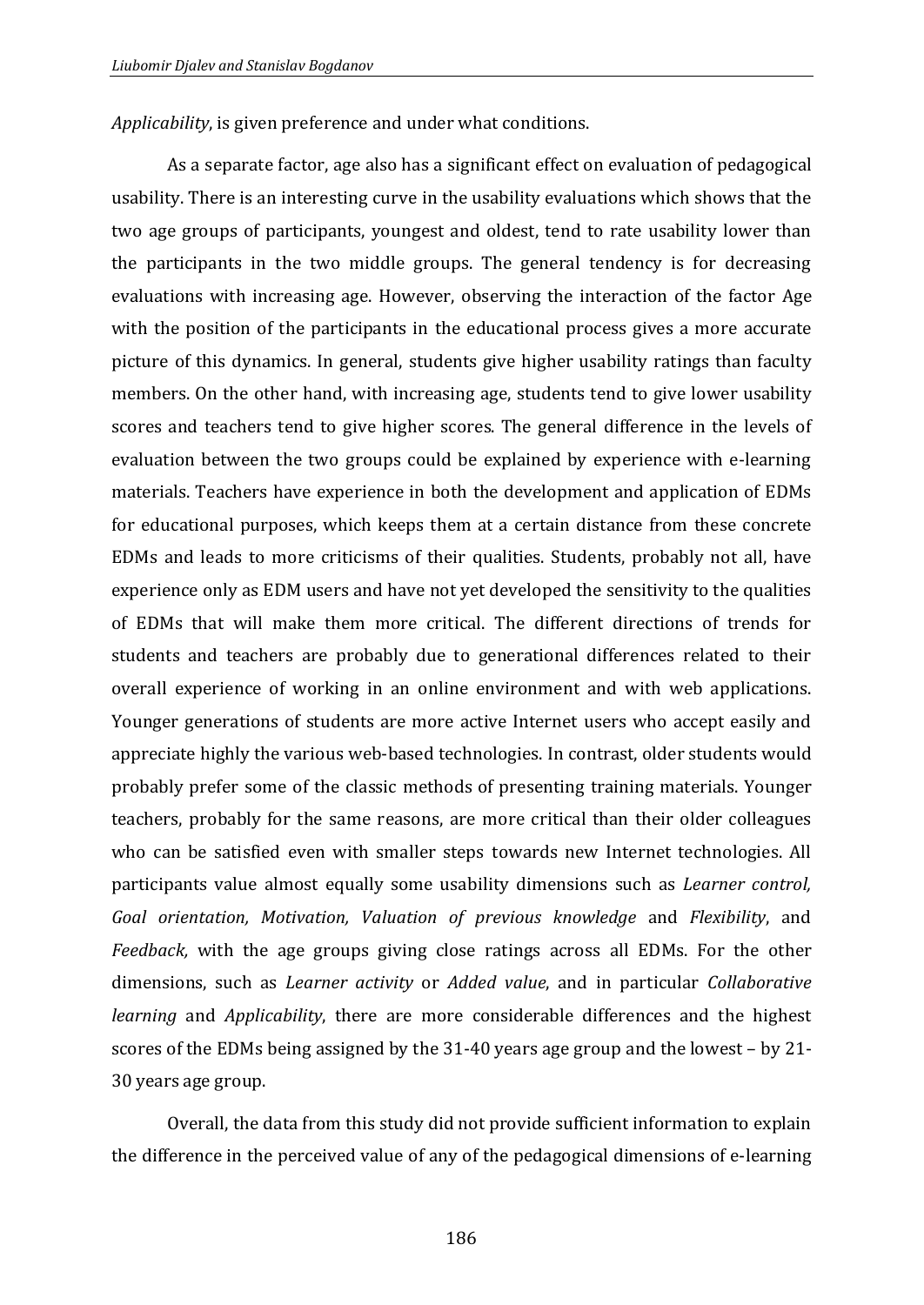materials. Оn the other hand, it corroborates previous research that shows differences in age and gender when assessing usability. Our conclusion is that age and gender differences in pedagogical usability exist as much as they do in technical usability. Obviously, the gender and age gap has not yet closed, though the Internet and computers are more widely available at home and in institutions. Meanwhile, computerbased education is spreading fast. Therefore, it could be that male and female, as much as young and mature users as learners, have agreed on the saliency of certain features of educational software and systems.

One of the limitations of the study is that we did not look at the differences between young and mature female learners and young and mature male learners, which may have offered insight into the differences in the evaluations of these subgroups. Further research is necessary to try to find what motivates such differences since pedagogical usability has implications for instructional designers, teachers in online settings and ultimately (language) learners in online and hybrid learning environments.

# **References**

- Astleitner, H., & Steinberg, R. (2005). Are there gender differences in web-based learning? An integrated model and related effect sizes. *AACE Journal, 13*(1), 47-63. Retrieved from [http://www.learntechlib.org/p/18902](http://www.learntechlib.org/p/18902/)
- Bogdanov, S. (2013). Latent Structures of Teachers and Students in Evaluating the Pedagogical Usability of E-Learning Materials for Language Teaching. In *Innovacionnye Processy v Issledovatel'skoj i Obrazovatel'noj deâtelnosti* [Innovative Processes in Research and Educational Activity] (pp. 3-6). Perm: Perm National Research Polytechnic University, <https://doi.org/10.6084/m9.figshare.4204866.v1>
- Bogdanov, S. (2013a). Group differences in the evaluation of pedagogical usability of elearning materials. In: *Novye tehnologii v obrazovatelʹnom prostranstve rodnogo i inostrannogo âzyka* [*New technologies in the educational space of native and foreign languages*] (pp. 8-16). Perm: Perm National Research Polytechnic University.
- Bogdanov, S. (2019). *Age and Gender Differences in Evaluating the Pedagogical Usability of E-Learning Materials* (v1) [Data set]. Mendeley Data. <https://doi.org/10.17632/tzfdvz366g.1>
- Cohen, J. (1988). *Statistical power analysis for the behavioral sciences* (2nd ed.). Hillsdale, N. J.: Erlbaum.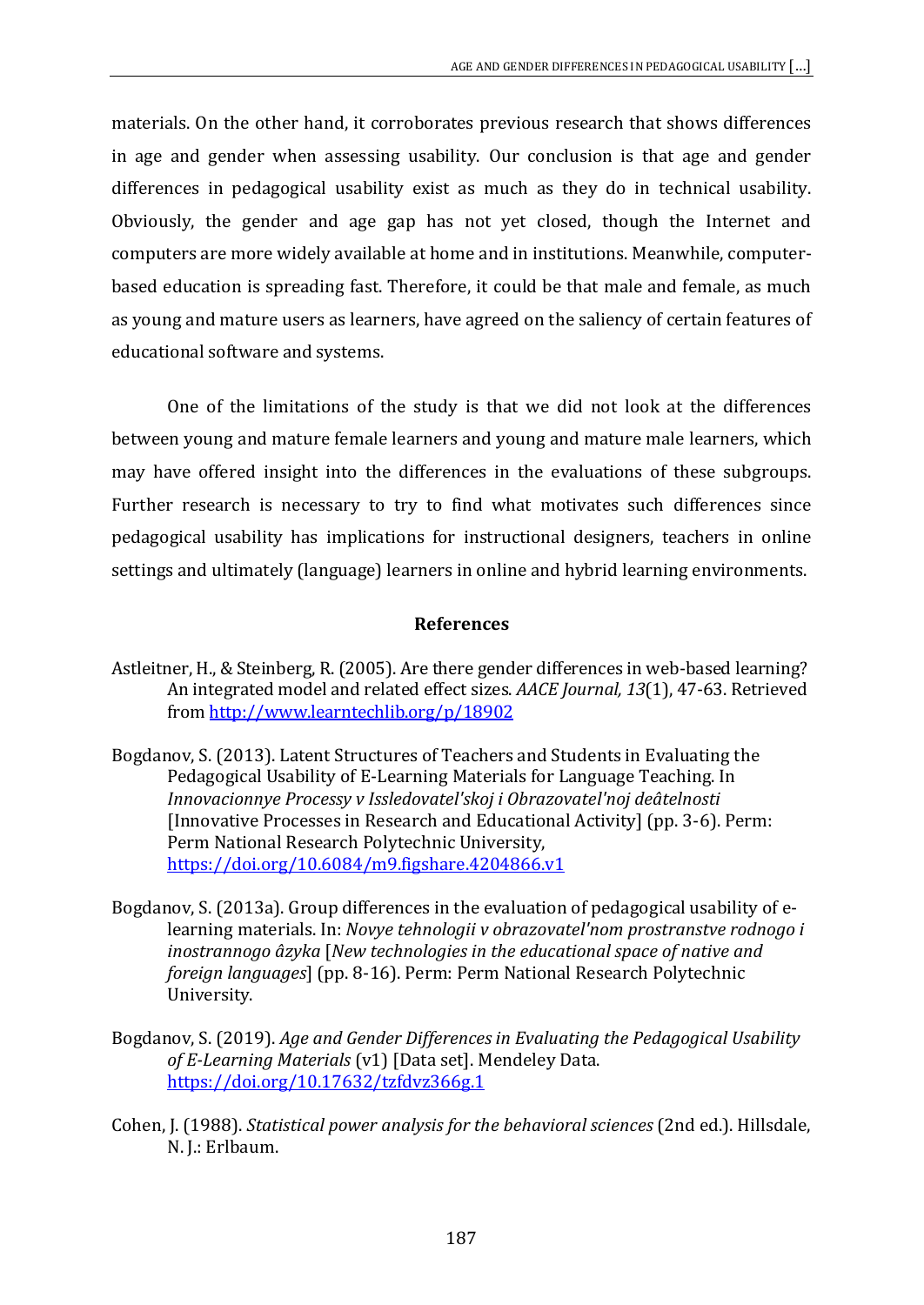- Council of Europe. (2001). *Common European Framework of Reference for Languages: Learning, teaching, assessment (CEFR)*. Council of Europe. Retrieved from <https://rm.coe.int/1680459f97>
- Cuadrado-García, M., Ruiz-Molina, M.-E., Montoro-Pons, J.D. (2010). Are there gender differences in e-learning use and assessment? Evidence from an interuniversity online project in Europe. *Procedia - Social and Behavioral Sciences, 2*(2), 367-371. <https://doi.org/10.1016/j.sbspro.2010.03.027>
- Cyr, D., & Bonanni, C. (2005). Gender and website design in e-business. *International Journal of Electronic Business, 3*(6), 565-582. <https://doi.org/10.1504/ijeb.2005.008536>
- Djalev, L., & Bogdanov, S. (2013). *Dve gledni tochki kam pedagogicheskata polzvaemost na elektronni didakticheski materiali* [*Two Viewpoints on Pedagogical Usability in eLearning for Languages*]. Retrieved from [http://www.lulu.com/shop/stan](http://www.lulu.com/shop/stan-bogdanov-and-ljubomir-djalev/two-viewpoints-on-pedagogical-usability-in-elearning-for-languages/paperback/product-21066553.html)[bogdanov-and-ljubomir-djalev/two-viewpoints-on-pedagogical-usability-in](http://www.lulu.com/shop/stan-bogdanov-and-ljubomir-djalev/two-viewpoints-on-pedagogical-usability-in-elearning-for-languages/paperback/product-21066553.html)[elearning-for-languages/paperback/product-21066553.html](http://www.lulu.com/shop/stan-bogdanov-and-ljubomir-djalev/two-viewpoints-on-pedagogical-usability-in-elearning-for-languages/paperback/product-21066553.html)
- Hadjerrouit, S. (2012). Investigating technical and pedagogical usability issues of collaborative learning with Wikis. *Informatics in education, 11*(1), 45–64.
- Heider, F. (1958). *The psychology of interpersonal relations*. New York: John Wiley & Sons.<https://doi.org/10.1037/10628-000>
- International Organization for Standardization. (1998). *Ergonomic requirements for office work with visual display terminals (VDTs) — Part 11: Guidance on usability* (ISO 9241-11:1998). Retrieved from <https://www.sis.se/api/document/preview/611299>
- International Organization for Standardization. (2018). *Ergonomics of human-system interaction — Part 11: Usability: Definitions and concepts* (ISO 9241-11:2018). Retrieved from<https://www.iso.org/standard/63500.html>
- Jokela, T., Iivari, N. & Tornberg, V. (2004). *Using the ISO 9241-11 definition of usability in requirements determination: case studies*. Retrieved from [http://citeseerx.ist.psu.edu/viewdoc/download;jsessionid=73139C6B269D8868](http://citeseerx.ist.psu.edu/viewdoc/download;jsessionid=73139C6B269D886867B122351A021ABB?doi=10.1.1.628.5652&rep=rep1&type=pdf) [67B122351A021ABB?doi=10.1.1.628.5652&rep=rep1&type=pdf](http://citeseerx.ist.psu.edu/viewdoc/download;jsessionid=73139C6B269D886867B122351A021ABB?doi=10.1.1.628.5652&rep=rep1&type=pdf)
- Kukulska-Hulme, A.M. & Shield, L.E. (2004). The keys to Usability in e-Learning Websites. *Proceedings of Networked learning conference 2004*. Lancaster University, UK, 5-7.04.2004. Retrieved from [http://www.networkedlearningconference.org.uk/past/nlc2004/Proceedings/i](http://www.networkedlearningconference.org.uk/past/nlc2004/Proceedings/individual_papers/kukulska_shield.htm) [ndividual\\_papers/kukulska\\_shield.htm](http://www.networkedlearningconference.org.uk/past/nlc2004/Proceedings/individual_papers/kukulska_shield.htm)
- Melis, E., Weber, M. & Andrès, E. (2003). Lessons for (Pedagogic) Usability of eLearning Systems. In A. Rossett (Ed.), *Proceedings of World Conference on E-Learning in Corporate, Government, Healthcare, and Higher Education 2003* (pp. 281-284). Chesapeake, VA: AACE. Retrieved from<http://www.editlib.org/p/14936>